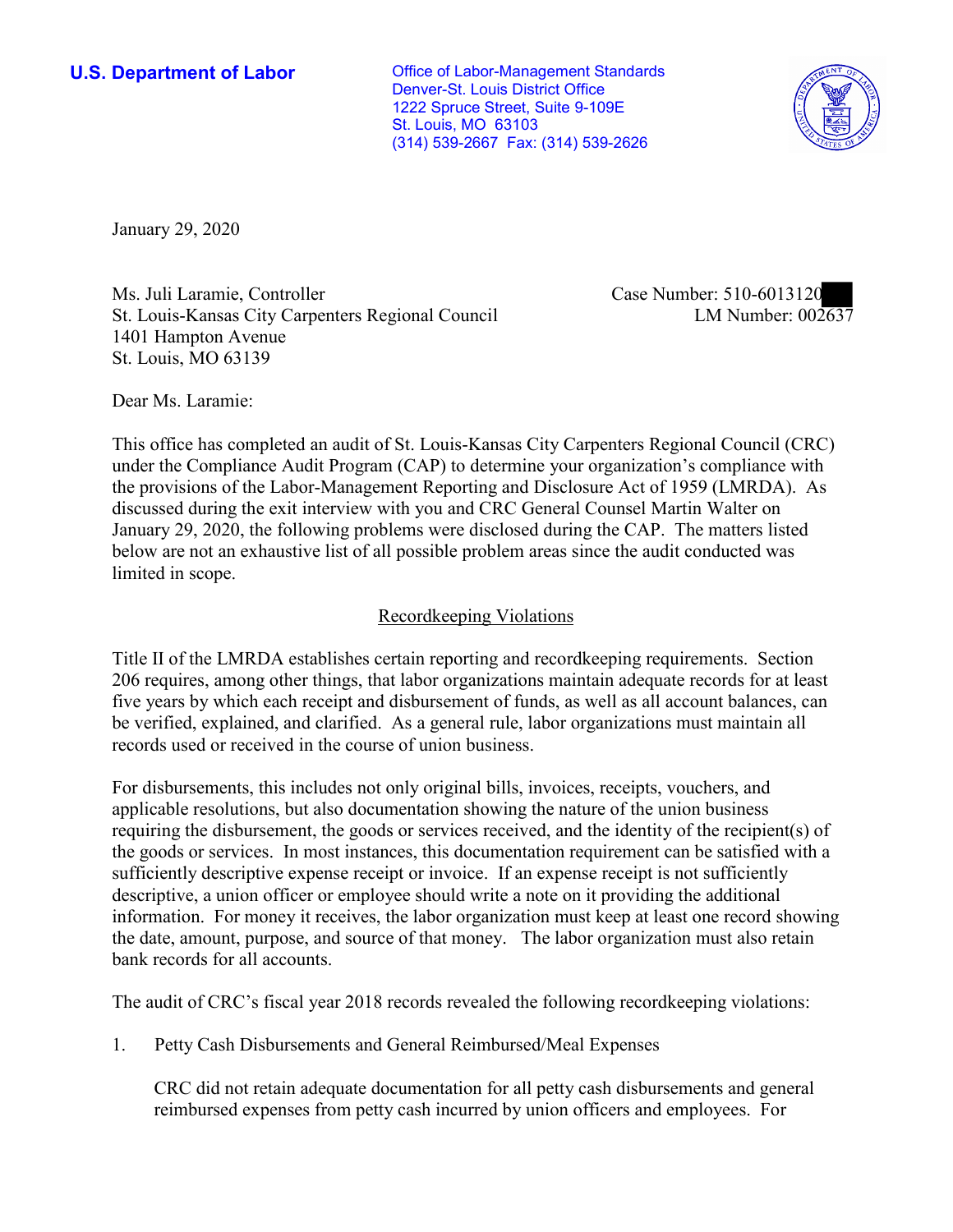example, the petty cash ledger lists a \$100 disbursement for "Retiree X-Mas Prizes," but no supporting documentation was maintained to support this disbursement.

CRC also did not always require officers and employees to submit itemized receipts for meal expenses. The union must maintain itemized receipts provided by restaurants to officers and employees. These itemized receipts are necessary to determine if such disbursements are for union business purposes and to sufficiently fulfill the recordkeeping requirement of LMRDA Section 206.

CRC records of meal expenses did not always include written explanations of union business conducted or the names and titles of the persons incurring the restaurant charges. For example, the petty cash ledger lists several disbursements to Mark Dalton for "Meeting" and "Lunches" with attached meal invoices. However, these meal invoices do not indicate the purpose of these meetings/meals. Another entry on the petty cash ledger lists a payment to Bartolino's Osteria for "Meeting", but the supporting documentation does not indicate the purpose of this meeting or those in attendance.

As noted above, labor organizations must retain original receipts, bills, and vouchers for all disbursements. The president and treasurer (or corresponding principal officers) of your union, who are required to sign your union's LM report, are responsible for properly maintaining union records.

# 2. Disposition of Property

CRC did not maintain an inventory of various sporting event and entertainment tickets it purchased, sold, or gave away. For example, the union spent \$14,500 on season tickets to the Gateway Grizzlies baseball games during the fiscal year and did not maintain any record of the tickets or the recipient(s) of the tickets. The union must report the value of any union property on hand at the beginning and end of each year in Item 28 of the LM-2. The union must retain an inventory or similar record of property on hand to verify, clarify, and explain the information that must be reported in Item 28. The union must record in at least one record the date and amount received from each sale of tickets, and in the case of tickets given away to members, the union must retain records that identify the date the items were given away and the recipients of those items.

3. Lack of Salary Authorization

CRC did not maintain records to verify that the salaries reported in Schedules 11 (All Officers and Disbursements to Officers) and 12 (Disbursements to Employees) of the LM-2 were the authorized amount and therefore were correctly reported. The union must keep a record, such as meeting minutes, to show the current salary authorized by the entity or individual in the union with the authority to establish salaries.

During the audit, you advised OLMS that business agents' salaries have been approved by the executive board since 2008. However, the executive board does not keep meeting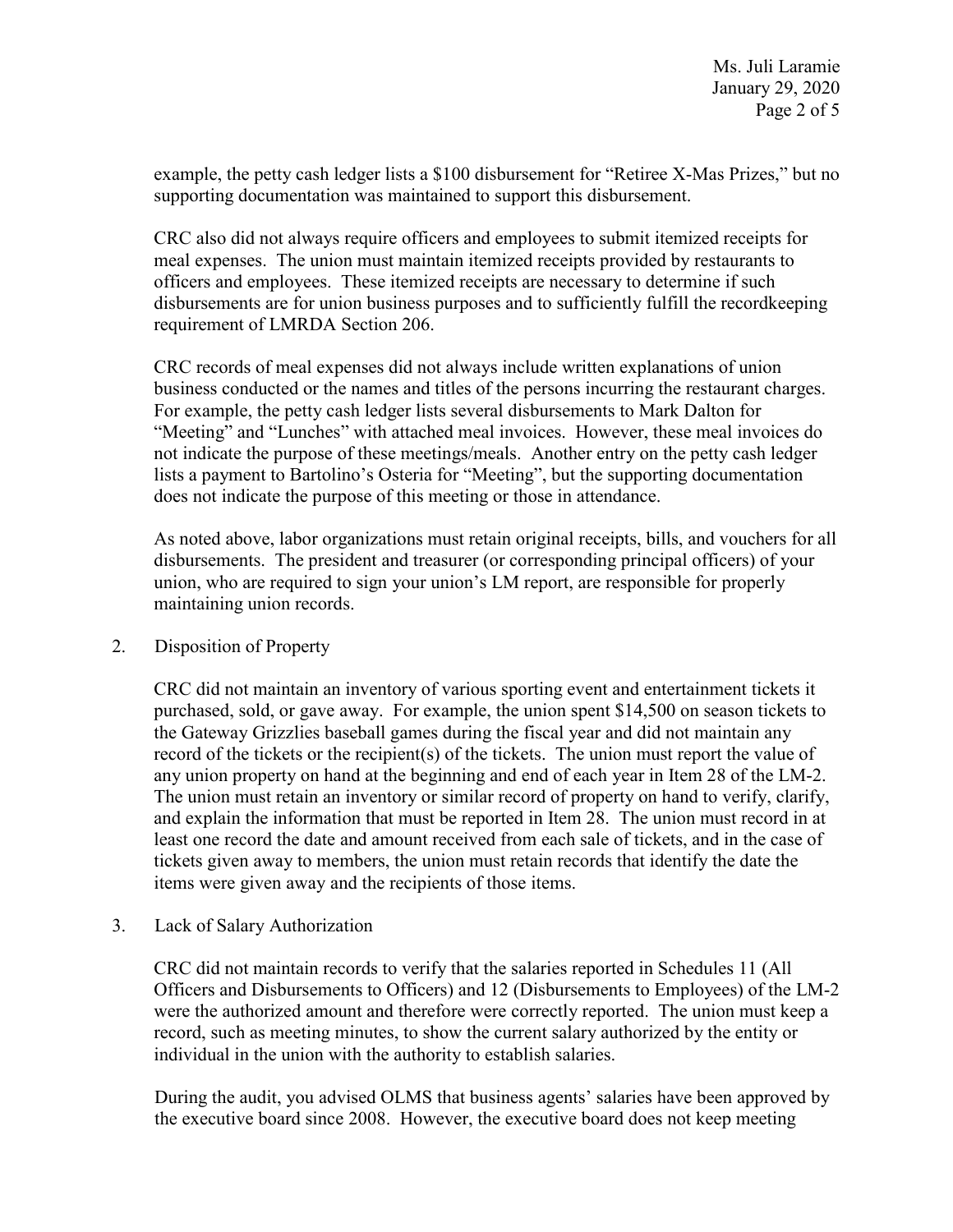minutes, so there is no way to verify these amounts. Additionally, CRC informed OLMS Executive Secretary-Treasurer Albert Bond is entitled to a salary equal to 85-percent of the Carpenters International Vice President's salary, plus allowances. CRC meeting minutes from May 9, 2017, indicate a motion was passed to pay Bond a salary equal to 85-percent of the Vice President's salary but allowances are not included in this authorization. Since Bond's salary appears to include the referenced allowances, this portion of the salary should be approved and properly documented.

4. Targeting Request Applications and Loan Agreements

During the audit, you, Bauer, and Walter indicated CRC makes loans to union contractors to generate union work for members. Review of loan documents of randomly selected loan recipients revealed CRC was missing signed targeting request applications for loans made to Midwest Drywall and Gregory Construction.

Based on your assurance that CRC will retain adequate documentation in the future, OLMS will take no further enforcement action at this time regarding the above violations.

# Reporting Violations

The audit disclosed a violation of LMRDA Section 201(b), which requires labor organizations to file annual financial reports accurately disclosing their financial condition and operations. The Labor Organization Annual Report (Form LM-2) filed by CRC for the fiscal year ended June 30, 2018, was deficient in the following areas:

1. Acquire/Dispose of Property

Item 15 (During the reporting period did your organization acquire or dispose of any assets in any manner other than by purchase or sale?), which was answered, "Yes," did not include an adequate description of all assets given away in that the value of hats and t-shirts given away was not provided, and sporting event and entertainment tickets given away by the union were not listed or valued. The union must identify the type and value of any property received or given away in the additional information section of the LM report along with the identity of the recipient(s) or donor(s) of such property. The union does not have to itemize every recipient of such giveaways by name. The union can describe the recipients by broad categories if appropriate such as "members" or "new retirees." In addition, the union must report the cost, book value, and trade-in allowance for assets that it traded in.

# 2. Disbursements to Officers and Employees (LM-2)

CRC did not include some indirect payments to employees totaling at least \$795 in Schedule 12 (Disbursements to Employees). For example, a registration fee paid to the Illinois State Bar Association on behalf General Counsel/Business Agent Martin Walter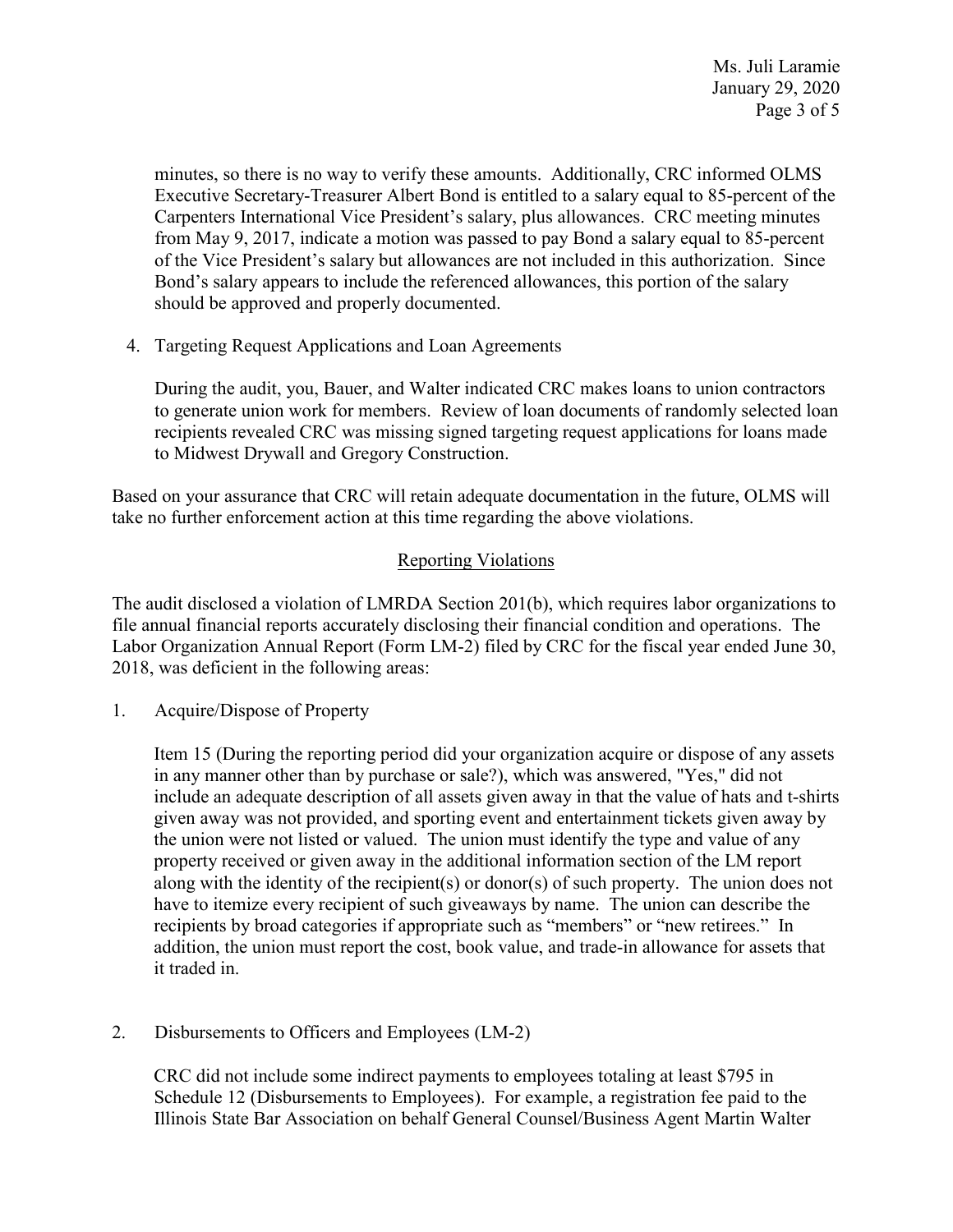was not included in Column F of Schedule 12 next to Walter's name. It appears that the local erroneously reported such payments in Schedules 15 through 19.

The union must report in Column F of Schedules 11 and 12 (Disbursements for Official Business) direct disbursements to officers and employees for reimbursement of expenses they incurred while conducting union business. In addition, the union must report in Column F of Schedules 11 and 12 indirect disbursements made to another party (such as a credit card company) for business expenses union personnel incur. However, the union must report in Schedules 15 through 19 indirect disbursements for business expenses union personnel incur for transportation by public carrier (such as an airline) and for temporary lodging expenses while traveling on union business. The union must report in Column G (Other Disbursements) of Schedules 11 and 12 any direct or indirect disbursements to union personnel for expenses not necessary for conducting union business.

I am not requiring that CRC file an amended LM report for 2018 to correct the deficient items, but CRC has agreed to properly report the deficient items on all future reports it files with OLMS.

# Other Violations

The audit disclosed the following other violation:

Illegal Loans to Employees

Section 503 of the LMRDA prohibits labor organizations from making direct and indirect loans to any officer or employee of such organization which results in a total indebtedness on the part of such officer or employee to the labor organization in excess of \$2000. During the compliance audit you indicated CRC makes "employee assistance loans". The audit revealed three of these loans made during the 2018 fiscal year were in excess of \$2000. For each loan made a promissory note was maintained and employees were charged a three-percent fee for the life of the loan. Some of the promissory notes reviewed state loans may not exceed \$2000 and others state the maximum loan is \$3000. Loan payments are deducted automatically from employees' payroll checks in the amount agreed upon in the promissory note. Employee loan requests are forwarded the Executive Secretary-Treasurer Bond who then authorizes or denies the loan. Once a loan is approved by Bond the employee is paid the agreed upon amount in cash from the CRC petty cash fund. In reference to Section 503, the LMRDA states, "Any person who willfully violates this section shall be fined not more than \$5000 or imprisoned for not more than one year, or both."

During the exit interview, you indicated you understand this policy and that CRC will no longer make loans in excess of \$2000 to any officers or employees.

# Other Issues